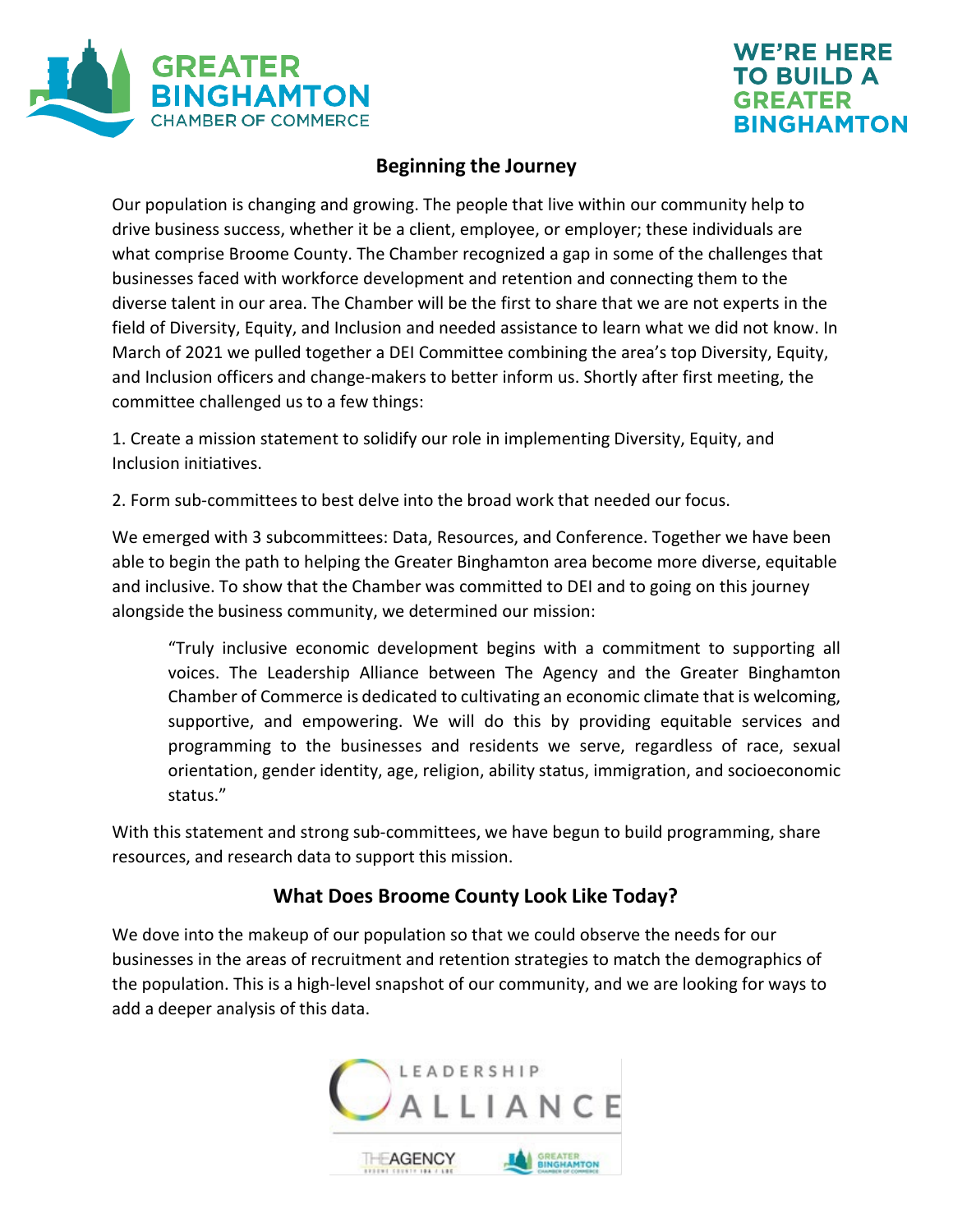

## WE'RE HERE **TO BUILD A GREATER BINGHAMTON**

| <b>Race/Ethnicity Category</b>                                                                                                                                                                                                                              |        |       | 2010 Census   Percent   2020 Census | Percent Change |         |
|-------------------------------------------------------------------------------------------------------------------------------------------------------------------------------------------------------------------------------------------------------------|--------|-------|-------------------------------------|----------------|---------|
| White                                                                                                                                                                                                                                                       | 173806 | 87.8% | 158674                              | 79.9%          | $-7.9%$ |
| <b>Black or African American</b>                                                                                                                                                                                                                            | 9993   | 5.0%  | 12684                               | 6.4%           | 1.3%    |
| lAmerican Indian or Alaska Native                                                                                                                                                                                                                           | 451    | 0.2%  | 556                                 | 0.3%           | 0.1%    |
| Asian                                                                                                                                                                                                                                                       | 7242   | 3.7%  | 9372                                | 4.7%           | 1.1%    |
| Native Hawaiian or Other Pacific Islander                                                                                                                                                                                                                   | 182    | 0.1%  | 84                                  | 0.0%           | 0.0%    |
| <b>Other Race</b>                                                                                                                                                                                                                                           | 79     | 0.0%  | 3975                                | 2.0%           | 2.0%    |
| Two or more Races                                                                                                                                                                                                                                           | 4267   | 2.2%  | 13338                               | 6.7%           | 4.6%    |
| <b>Total</b>                                                                                                                                                                                                                                                | 198060 |       | 198,683                             |                | $-623$  |
| $C_{2}$ $C_{3}$ $C_{4}$ $C_{5}$ $C_{6}$ $C_{7}$ $C_{8}$ $C_{9}$ $C_{10}$ $C_{11}$ $C_{12}$ $C_{13}$ $C_{14}$ $C_{15}$ $C_{16}$ $C_{17}$ $C_{18}$ $C_{19}$ $C_{10}$ $C_{11}$ $C_{12}$ $C_{13}$ $C_{14}$ $C_{15}$ $C_{16}$ $C_{17}$ $C_{18}$ $C_{19}$ $C_{10$ |        |       |                                     |                |         |

*Source: U.S Census Bureau, Census 2010, Census 2020*

According to he U.S Census Bureau, the population has decreased by 623 people in Broome County

between 2010 and 2020. The percentage of individuals who identify as White has decreased by 7.9 %, while individuals who identify as either Black or African American, American Indian or Alaska Native, Asian, Other Race, or Two or more Races have increased by 8.9%. This was a significant change in just 10 years and demonstrated that the population would continue to shift, and the business community should rise to the challenge to meet it to address the concerns of a decreasing workforce.

The Data Committee observed that while we have a diversely growing population, it did not match the demographics of the workforce in our area's industries. JobsEQ Data provides a snapshot of the workforce, including occupation demographics. As of October 2021, the Education and Training workforce was 88.7% White, 4.1% Black, .1% American Indian, 4.8% Asian and 2.3% Two or More Races. 2.3% identify as Hispanic or Latino and 97.7% identify as Non-Hispanic/Latino. The Health Sciences workforce was 84.0% White, 7.1% Black, .1% American Indian, 6.7% Asian and 2.0% Two or More Races. 2.4% identify as Hispanic or Latino and 97.6% identify as Non-Hispanic/Latino. According to the 2020 Census, the Broome County population is more diverse than reflected in these industries. Compared to other top employment industries, Education and Training and Health Science are more reflective of the community. We were beginning to see the larger picture of our diverse workforce.

Next, we observed additional members of our community that needed to be included in the discussion of an increased workforce. According to the American Community Survey (ACS), in 2019 15.5% of individuals in Broome County identify as disabled, while only 5.8 % of individuals were unemployed and 3.7 % of individuals not in the labor force identify as disabled. 13.2% of the employed

| <b>Disability Type</b>                                   | Percentage |  |  |
|----------------------------------------------------------|------------|--|--|
| Hearing difficulty                                       | 4.0%       |  |  |
| Vision difficulty                                        | 2.4%       |  |  |
| Cognitive difficulty                                     | 6.6%       |  |  |
| Ambulatory difficulty                                    | 7.8%       |  |  |
| Self-care difficulty                                     | 2.9%       |  |  |
| Independent living difficulty                            | 6.9%       |  |  |
| Disabled Population in Binghamton, New York              | 15.5%      |  |  |
| Source: 2010 American Community Survey 5, Vear Ectimates |            |  |  |

*Source: 2019 American Community Survey 5-Year Estimates*

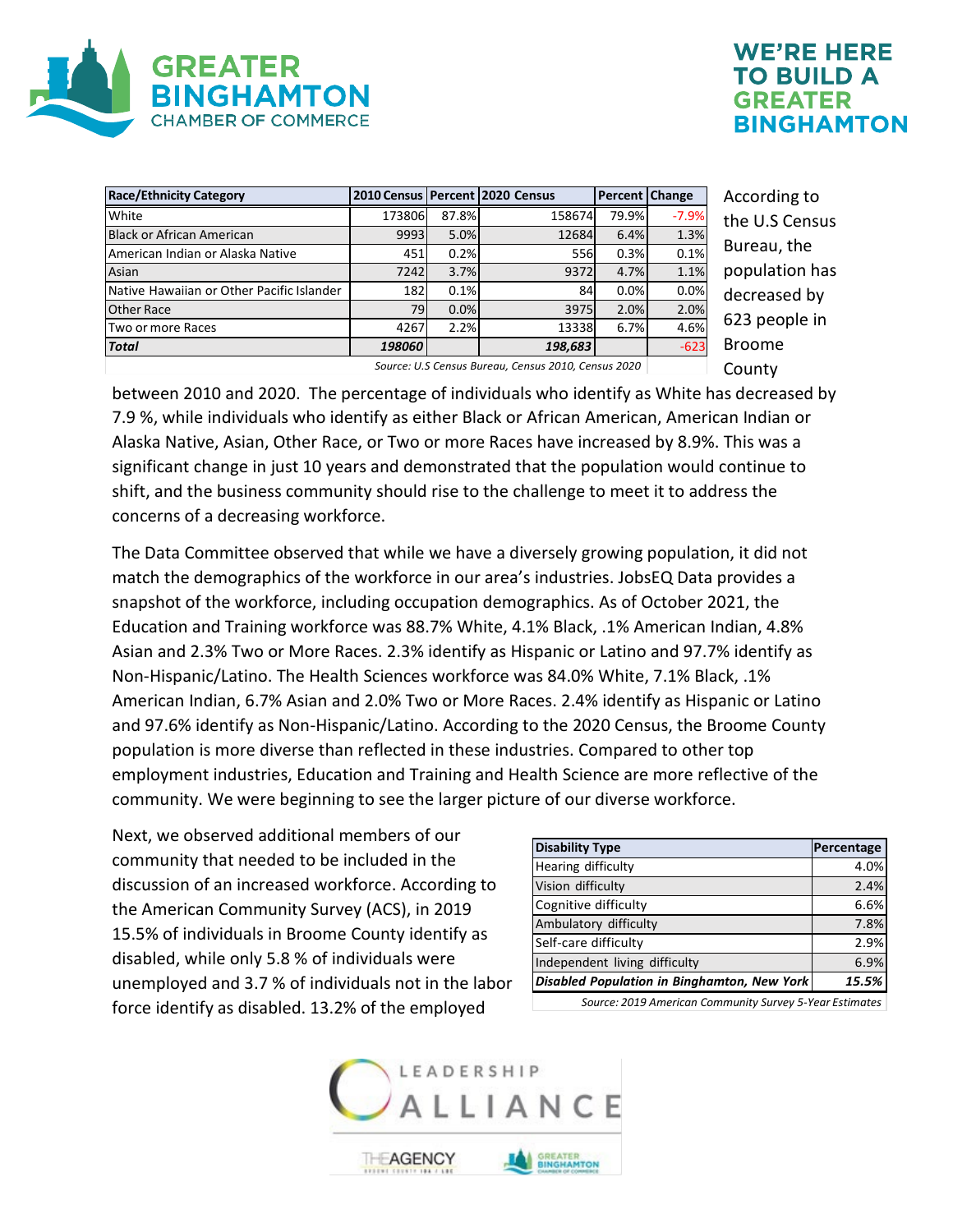

population identify as disabled. This data demonstrates that individuals with disabilities are employed at rates which nearly reflect their representation in the community.

Another demographic we wanted to learn more about is our LGBTQIA+ community. In looking into the data, the information on these members of our community does not exist in any meaningful form as no entity collects the information at this point in

## *N*E'RE HERE **TO BUILD A GREATER BINGHAMTON**

| <b>Broome County, Employed</b> |        |        |  |  |  |  |
|--------------------------------|--------|--------|--|--|--|--|
| <b>Disability Type</b>         | 2010   | 2019   |  |  |  |  |
| Hearing difficulty             | 1,530  | 709    |  |  |  |  |
| Vision difficulty              | 1,050  | 983    |  |  |  |  |
| Cognitive difficulty           | 1,534  | 2,256  |  |  |  |  |
| Ambulatory difficulty          | 1,306  | 1,747  |  |  |  |  |
| Self-care difficulty           | 265    | 9      |  |  |  |  |
| Independent living difficulty  | 1,063  | 983    |  |  |  |  |
| <b>Total</b>                   | 83,807 | 77,483 |  |  |  |  |
| <b>Total with disability</b>   | 4,866  | 5,869  |  |  |  |  |
| <b>Percent with disability</b> | 17.2%  | 13.2%  |  |  |  |  |

EMPLOYMENT STATUS BY DISABILITY STATUS AND TYPE

time. Given the increased visibility and vocality of the LGBTQIA+ population across the country and in NY state, it makes sense that our LGBTQIA+ population has similar needs to those expressed nationally.

| <b>Type of Firms</b>    |        | 2012 Percentage |
|-------------------------|--------|-----------------|
| Men-owned firms         | 7,929  | 58%             |
| Women-owned firms       | 4,461  | 33%             |
| Minority-owned firms    | 1,271  | 9%              |
| Nonminority-owned firms | 11,856 | 87%             |
| Veteran-owned firms     | 1,285  | 9%              |
| Nonveteran-owned firms  | 11,561 | 85%             |
| <b>Total Firms</b>      | 13,671 |                 |

Broome County is slowly emerging with more Minority and Women Owned Business enterprises to diversify the leadership of our community. For the first time, the Division of Minority and Women's Business Development (DMWBD) is providing a regional breakdown of MWBE certification and expenditure by region. This data will

*Source: U.S. Census Bureau, 2012 Economic Census: Survey of Business Owners.*

serve as benchmark data for future review. Without additional data such as population and business total in these regions, it is difficult to make comparisons between regions.

Another important point of our focus was to see who represented the communities living in poverty. According to ACS, 18.8% of individuals in Broome County live in poverty. Of the individuals who identify as Asian 47% and 46.6% of individuals who identify as Black or African American are living below poverty levels. By ethnicity, of individuals who identify as Hispanic or Latino 34.1% of those are living below poverty levels. This data demonstrates that underrepresented minority groups experience higher rates of poverty.

| POVERTY STATUS IN THE PAST 12 MONTHS, BROOME COUNTY |              |                                    |                                 |  |  |
|-----------------------------------------------------|--------------|------------------------------------|---------------------------------|--|--|
| Demographics                                        | <b>Total</b> | <b>Below Poverty Level</b>         | Percent<br><b>Below Poverty</b> |  |  |
| Age                                                 |              |                                    |                                 |  |  |
| Age: Under 18                                       | 35561        | 10086                              | 28%                             |  |  |
| Age: 18-64                                          | 109483       | 20382                              | 18.6%                           |  |  |
| Age: 65+                                            | 35790        | 3535                               | 10%                             |  |  |
| Race                                                |              |                                    |                                 |  |  |
| Race: White                                         | 153612       | 23889                              | 15.6%                           |  |  |
| Race: Black or African American                     | 8640         | 4029                               | 46.6%                           |  |  |
| Race: Asian                                         | 8,381        | 3,935                              | 47.0%                           |  |  |
| Race: Two or more races                             | 7,940        | 1,564                              | 20%                             |  |  |
| <b>Ethnicity</b>                                    |              |                                    |                                 |  |  |
| Ethnicity: Hispanic or Latino                       | 6,964        | 2,378                              | 34.1%                           |  |  |
| Ethnicity: not Hispanic or Latino                   | 150,230      | 22,658                             | 15.1%                           |  |  |
| Total                                               | 180,834      | 34,003                             |                                 |  |  |
|                                                     |              | 2019: ACS 1-Year Estimates Subject |                                 |  |  |



**AGENCY**